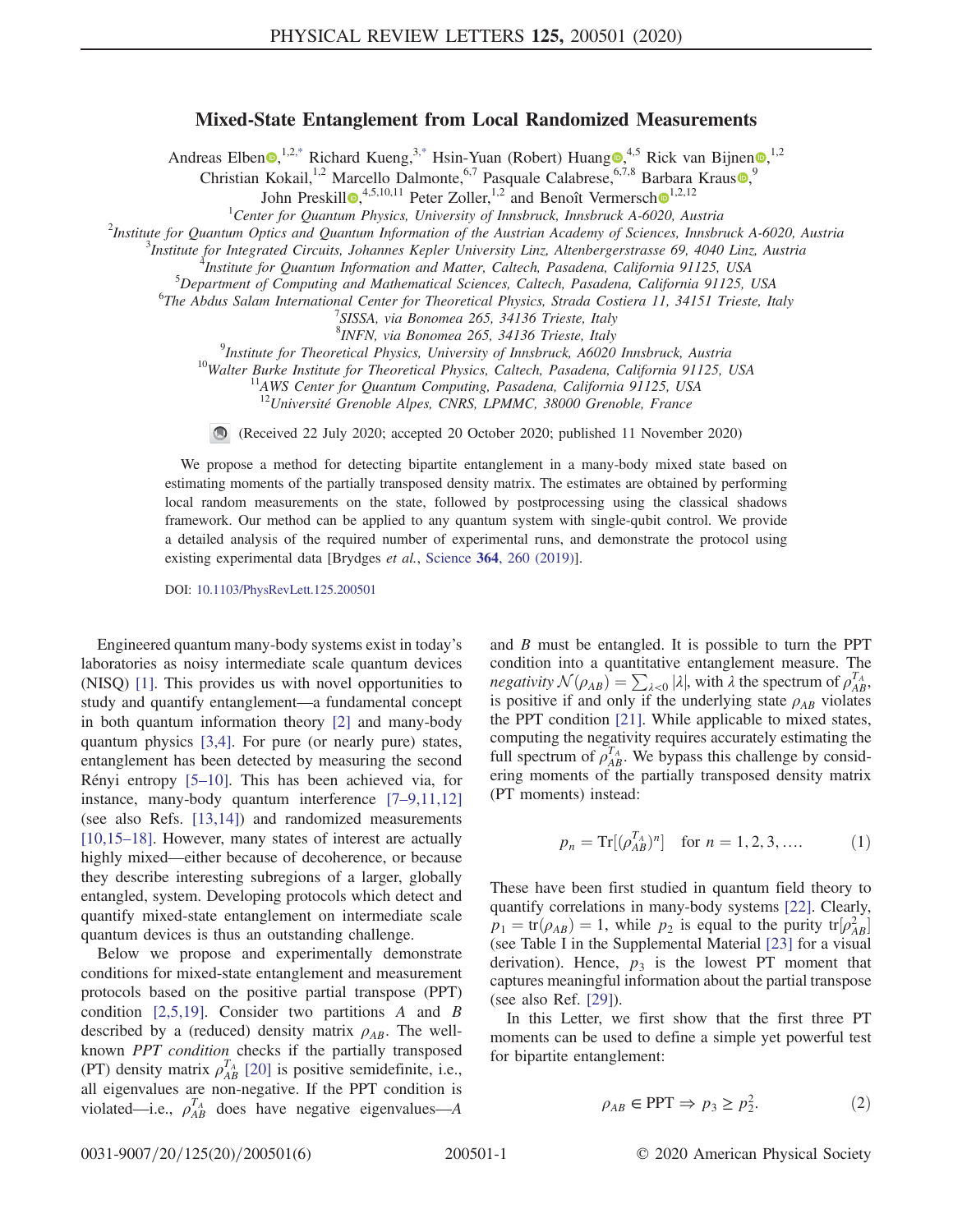<span id="page-1-0"></span>

FIG. 1. Protocol and illustrations. (a) The  $p_3$ -PPT condition can be used to demonstrate mixed-state bipartite entanglement with PT moments. Separable states are PPT states and also fulfill the  $p_3$ -PPT condition. Thus, quantum states which violate the  $p_3$ -PPT condition must be bipartite entangled [see also Eq. [\(2\)\]](#page-0-0). (b) In our protocol, PT moments are measured by applying local random unitaries followed by computational basis measurements. (c), (d) Violation of the  $p_3$ -PPT condition, i.e.,  $p_2^2 > p_3$ , is experimentally observed for connected (c) and disconnected (separated by  $d = 0, 2, 4$  spins) (d) partitions A and  $B$  at various times  $t$  after a quantum quench [\[10\].](#page-4-7) Dots: experimental results. Error bars: Jackknife estimates of statistical errors. Lines: numerical simulations including the decoherence model presented in Ref. [\[10\].](#page-4-7)

The  $p_3$ -PPT condition is the contrapositive of this assertion: if  $p_3 < p_2^2$ , then  $\rho_{AB}$  violates the PPT condition [see Fig. [1\(a\)\]](#page-1-0) and must therefore be entangled (see Supplemental Material [\[23\]](#page-4-11) for the proof). Similar to the PPT condition, the  $p_3$ -PPT condition applies to mixed states and is completely independent of the state in question. This is a key distinction from entanglement witnesses [\[30,31\],](#page-5-1) which can be more powerful, but which usually require detailed prior information about the state. While in general weaker than the full PPT condition, the  $p_3$ -PPT condition relies on comparing two comparatively simple functionals and outperforms other state-independent entanglement detection protocols, like comparing purities of various nested subsystems [5,7–[10,23\]](#page-4-4). As shown in the Supplemental Material [\[23\],](#page-4-11) the  $p_3$ -PPT condition becomes equivalent to the PPT condition for Werner states (in this case, it is a necessary and sufficient condition for bipartite entanglement [\[32\]\)](#page-5-2).

The second main contribution of this Letter is a measurement protocol to determine PT moments in NISQ devices. Crucially, we employ randomized measurements implemented with *local* (single-qubit) random unitaries, see Fig. [1\(b\)](#page-1-0), which are readily available in NISQ devices and have been already successfully applied to measure entanglement entropies, many-body state fidelities, and out-of-time ordered correlators [\[10,33](#page-4-7)–35]. In contrast to previous proposals for measuring PT moments, our protocol does not rely on many-body interference between identical state copies [\[6,29,36\]](#page-4-12), or on using global entangling random unitaries [\[37\]](#page-5-3) built from interacting Hamiltonians [\[16,38](#page-4-13)–40]. Instead, it only requires singlequbit control, and allows for the estimation of many distinct PT moments from the same data. In particular, arbitrary orders  $n > 2$  and arbitrary (connected, as well as disconnected) partitions A, B can be measured.

While the experimental setup for our measurement protocol is reminiscent of quantum state tomography [\[41](#page-5-4)–44], there are fundamental differences regarding the required number of measurements (as independent state copies), and the way the measured data is processed. Without strong assumptions on the state [\[42,43\],](#page-5-5) performing tomography to infer an  $\epsilon$ -approximation of an unknown density matrix  $\rho_{AB}$  (e.g., in order to subsequently compute  $\epsilon$  approximations of  $p_n$ ) requires (at least) order  $2^{|AB|}$ rank $(\rho_{AB})/\epsilon^2$  measurements [\[45,46\].](#page-5-6) In the high accuracy regime ( $\epsilon \ll 1$ ) our direct estimation protocol instead racy regime ( $\epsilon \ll 1$ ), our direct estimation protocol instead only requires order  $2^{|AB|}/\epsilon^2$  measurements. For highly mixed states—the central topic of this work—this discrepancy heralds a significant reduction in measurement resources. Furthermore, we predict PT-moments through a "direct" and (multi-) linear postprocessing of the measurement data represented as "classical shadows" [\[18\]](#page-4-14). Thus, data processing is cheap—both in memory and runtime—and can be massively parallelized. Similar to previous measurement [\[10,15,16,18,34,35,47](#page-4-7)–49] and entanglement detection [\[50](#page-5-7)–54] protocols based on randomized measurements, this is another distinct advantage over tomography which typically requires expensive data-processing algorithms [\[41\]](#page-5-4) or training a neural network [\[43\].](#page-5-8)

Finally, we demonstrate our measurement protocol and the  $p_3$ -PPT condition experimentally in the context of the quantum simulation of many-body systems. Here, PT moments have been shown to reveal universal properties of quantum phases of matter [\[22,55](#page-4-10)–58] and their transitions [\[22,55,59,60\].](#page-4-10) Out of equilibrium, PT moments allow to understand the dynamical process of thermalization [\[61](#page-5-9)–64], and the fate of (many-body) localization in presence of decoherence [\[65\]](#page-5-10). In this work, we analyze the data of Ref. [\[10\]](#page-4-7) corresponding to the out-of-equilibrium dynamics in a spin model with long-range interactions, which was implemented in a 10-qubit trapped ion quantum simulator. In particular, we certify the presence of mixed-state entanglement via the  $p_3$ -PPT condition [see Figs. 1(c)–[1\(d\)](#page-1-0), and for details below]. Furthermore, we monitor the time evolution of  $p_3$  and observe dynamical signatures of entanglement spreading and thermalization [\[61,62\]](#page-5-9).

Protocol.—The experimental ingredients to measure PT moments build on resources similar to the ones presented in Ref. [\[16\]](#page-4-13) and realized in Ref. [\[10\]](#page-4-7) to measure Rényi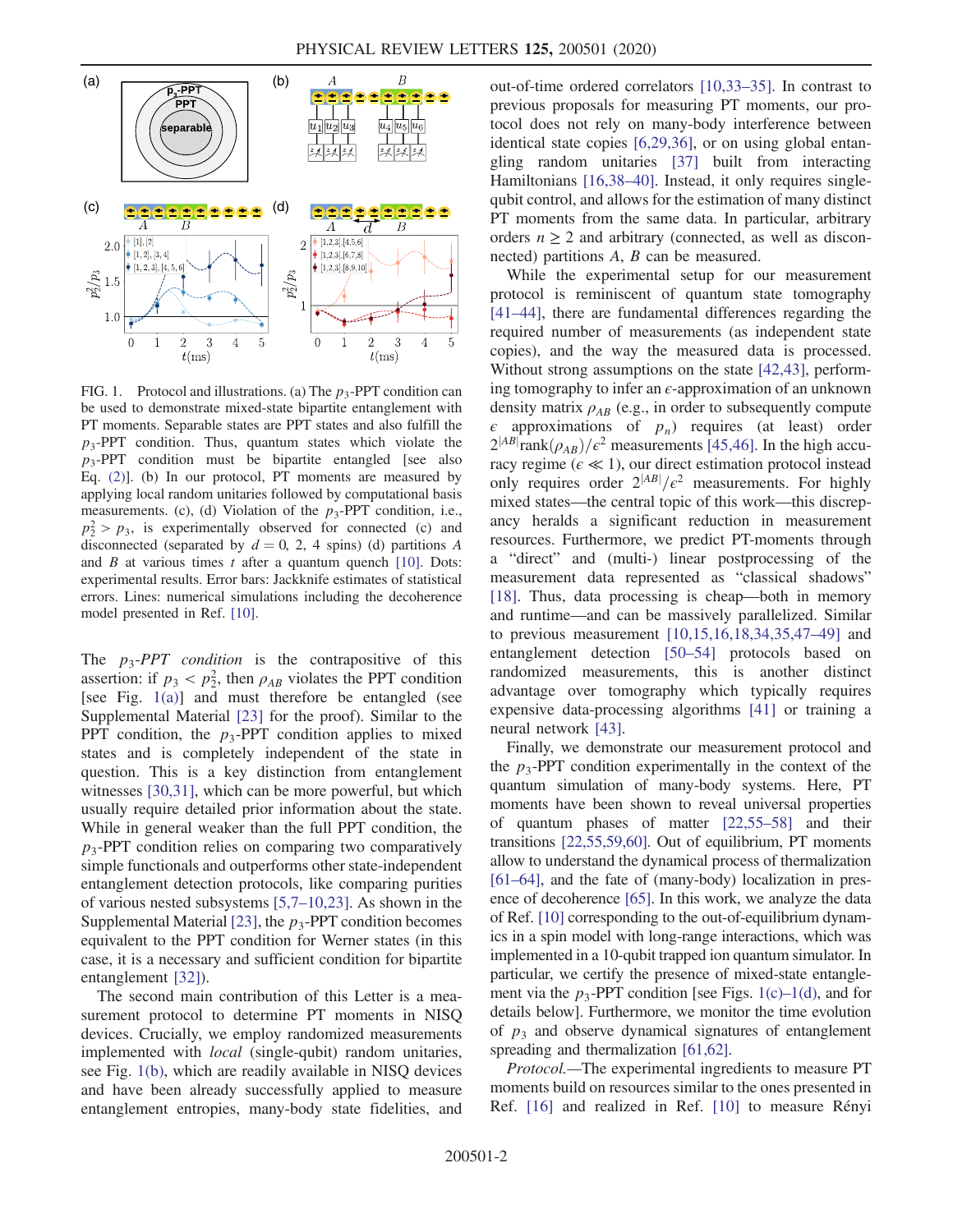entropies. The key new element is the postprocessing of the experimental data [\[18\].](#page-4-14) As shown in Fig. [1,](#page-1-0) the quantum state of interest is realized in a system of  $N$  qubits. In the partitions A and B, consisting of |A| and  $|B|$  spins, respectively, a randomized measurement is performed by applying random local unitaries  $u = u_1 \otimes \ldots \otimes u_{|AB|}$ , with  $u_i$  independent single qubit rotation sampled from a unitary three design [\[38,66\]](#page-5-11), and a subsequent projective measurement in the computational basis with outcome  ${\bf k} = (k_1, ..., k_{|AB|})$ . This is subsequently repeated with M different random unitaries such that a dataset of M bit strings  $\mathbf{k}^{(r)}$  with  $r = 1, ..., M$  is collected.

From this dataset, the PT moments  $p_n$  can be estimated without having to reconstruct the density matrix  $\rho_{AB}$ , and with a significantly smaller number of experimental runs M than required for full quantum state tomography. To obtain such estimates, we rely on two observations. First, each outcome  $\mathbf{k}^{(r)}$  can be used to define an unbiased estimator

<span id="page-2-0"></span>
$$
\hat{\rho}_{AB}^{(r)} = \underset{i \in AB}{\otimes} [3(u_i^{(r)})^{\dagger} |k_i^{(r)}\rangle \langle k_i^{(r)} |u_i^{(r)} - \mathbb{I}_2] \tag{3}
$$

<span id="page-2-1"></span>of the density matrix  $\rho_{AB}$ , i.e.,  $\mathbb{E}[\hat{\rho}_{AB}^{(r)}]$ <br>expectation value taken over the units  $\begin{bmatrix} {^{(r)}} \\ {^{AB}} \end{bmatrix} = \rho_{AB}$  with the expectation value taken over the unitary ensemble and projective measurements [\[17,18,67,68\].](#page-4-15) Second, the PT moments  $p_n$  can be viewed as an expectation value of an *n*-copy observable  $\Pi_A \Pi_B$  evaluated on *n* copies of the original density matrix  $\rho_{AB}$ ,

$$
p_n = \operatorname{Tr}[\vec{\Pi}_A \dot{\Pi}_B \rho_{AB}^{\otimes n}]. \tag{4}
$$

Here,  $\vec{\Pi}_A$  and  $\vec{\Pi}_B$  are *n*-copy cyclic permutation operators  $\vec{\Pi}_A | \mathbf{k}_A^{[1]}, \mathbf{k}_A^{[2]}, \dots, \mathbf{k}_A^{[n]} \rangle = | \mathbf{k}_A^{[n]}, \mathbf{k}_A^{[1]}, \dots, \mathbf{k}_A^{[n-1]} \rangle$  $\{\Pi_B | \mathbf{k}_B^{[1]}, \mathbf{k}_B^{[2]}, \dots, \mathbf{k}_B^{[n]} \rangle = |\mathbf{k}_B^{[2]}, \dots, \mathbf{k}_B^{[n]}, \mathbf{k}_B^{[1]} \rangle$  that act on the partitions A and B respectively partitions A and B, respectively.

Estimators of the PT moments  $p_n$  can now be derived from Eqs. [\(3\)](#page-2-0) and [\(4\)](#page-2-1) using U statistics [\[69\].](#page-5-12) Replacing  $\rho^{\otimes n}$ with  $\hat{\rho}^{(r_1)} \otimes \cdots \otimes \hat{\rho}^{(r_n)}$ , where  $r_1 \neq r_2 \neq \cdots \neq r_n$ , corresponding to independently sampled random unitaries  $u^{(r_1)}, \ldots, u^{(r_n)}$ , we define the U statistics

<span id="page-2-2"></span>
$$
\hat{p}_n = \frac{1}{n!} {M \choose n}^{-1} \sum_{r_1 \neq r_2 \neq \dots \neq r_n} \operatorname{Tr}[\vec{\Pi}_A \vec{\Pi}_B \hat{\rho}_{AB}^{(r_1)} \otimes \dots \otimes \hat{\rho}_{AB}^{(r_n)}]. \quad (5)
$$

It follows from the defining properties of  $U$  statistics that  $\hat{p}_n$  is an unbiased estimator of  $p_n$ , i.e.,  $\mathbb{E}[\hat{p}_n] = p_n$  with the expectation value taken over the unitary ensemble and expectation value taken over the unitary ensemble and projective measurements [\[69\]](#page-5-12). Its variance governs the statistical errors arising from finite M. Furthermore, a quick inspection of Eqs. [\(3\)](#page-2-0) and [\(4\)](#page-2-1) reveals that the summands in Eq. [\(5\)](#page-2-2) completely factorize into contractions of single qubit matrices,  $\text{Tr}[\vec{\Pi}_A \vec{\Pi}_B \hat{\rho}_{AB}^{(r_1)} \otimes \cdots \otimes \hat{\rho}_{AB}^{(r_n)}]$ or single qubit matrices,  $\prod_{i\in A} \prod_{j} (A_{i}B_{j})^{\wedge} \bigotimes_{j} \cdots \bigotimes_{j} \bigotimes_{j}^{j} = \prod_{i\in A} \prod_{i} (\hat{\rho}_{i}^{(r_{1})T} \cdots \hat{\rho}_{i}^{(r_{n})T}) \prod_{i\in B} \prod_{i\in B} (\hat{\rho}_{i}^{(r_{1})T} \cdots \hat{\rho}_{i}^{(r_{n})T})$ , with  $\hat{\rho}_{AB}^{(r)} =$  $\prod_{i\in B} \text{Tr}[\hat{\rho}_{i}^{(r_1)} \cdots \hat{\rho}_{i}^{(r_n)}]$  $\hat{\rho}_{AB}^{(r)}$ ], with  $\hat{\rho}_{AB}^{(r)}$  $AB =$  $\otimes_{i\in AB} \hat{\rho}_i^{(r)}$  as in Eq. [\(3\)](#page-2-0). Thus, given *M* observed bit strings  $\mathbf{k}_r$ , one can determine  $\hat{p}_n$  with classical data processing scaling as  $M^n|AB|$ , without storing exponentially large matrices on the classical post-processing device.

Statistical errors.—As demonstrated in Figs. [1\(c\)](#page-1-0), [1\(d\)](#page-1-0), PT moments can be inferred using a finite number of experimental runs M. Here, we investigate in detail the statistical errors arising from the finite value of M.

Analytically, we bound statistical errors based on the variance of the multicopy observable in question. For  $p_2 = \text{Tr}[(\rho_{AB}^{T_A})^2]$ , our analysis reveals that the error decay<br>rate depends on number of measurements M. In the large M rate depends on number of measurements  $M$ . In the large  $\dot{M}$ regime, the error is proportional to  $2^{|AB|} p_2 / \sqrt{M}$ . This error bound is multiplicative—i.e., the size of the error is proportional to the size of the target  $p_2$ —and  $1/\sqrt{M}$ captures the expected decay rate for an estimation procedure that relies on empirical averaging. For small and intermediate values of M, the estimation error is instead bounded by  $8 \times 2^{1.5|AB|}/M$ . While this is worse in terms of constants, the error decays at a much faster rate proportional to  $1/M$ . Qualitatively similar results apply for estimating  $p_3 = \text{Tr}[(\rho_{AB}^{T_A})^3]$ , but there can be three decay<br>regimes. For large M, the estimation error is bounded by regimes. For large  $M$ , the estimation error is bounded by  $2^{|AB|} p_2^2 / \sqrt{M}$ . This again captures the asymptotically optimal rate  $1/\sqrt{M}$  associated with empirical averaging, but the constant is suppressed by  $p_2^2$ , not  $p_3$  itself. For intermediate  $M$ , the error decay rate is proportional to  $1/M$ , while an even faster rate ∝  $1/M^{3/2}$  governs the error decay for small M. We refer to the Supplemental Material [\[23\]](#page-4-11) for detailed statements and proofs.

Now, we test these predictions numerically by simulating the experimental protocol for various values of M in systems with  $N = |AB|$  qubits where a pure GHZ state  $\rho = |\phi_{GHZ}\rangle\langle\phi_{GHZ}|$  is prepared. Here, A corresponds to the first  $N/2$  qubits, and B is the complement. The results are shown in Fig. [2](#page-2-3) and support our analytical error bounds. They highlight in particular that the number of measurement repetitions necessary to achieve a desired accuracy of  $\sim$ 0.1 scales as 2<sup>|AB|</sup>. This enables the estimation of PT moments in state of the art platforms with high repetition rates. These findings are discussed and confirmed for the ground state of the transverse Ising model in the Supplemental Material [\[23\].](#page-4-11)

<span id="page-2-3"></span>

FIG. 2. Statistical errors for the GHZ state. Dashed lines represent scalings of  $\propto 1/M$ , and  $\propto 1/\sqrt{M}$ . In both cases, the number of measurements to estimate  $p_2$  (a) and  $p_3$  (b) with accuracy 0.1 is of the order of  $100 \times 2^{\hat{A}\tilde{B}}$ .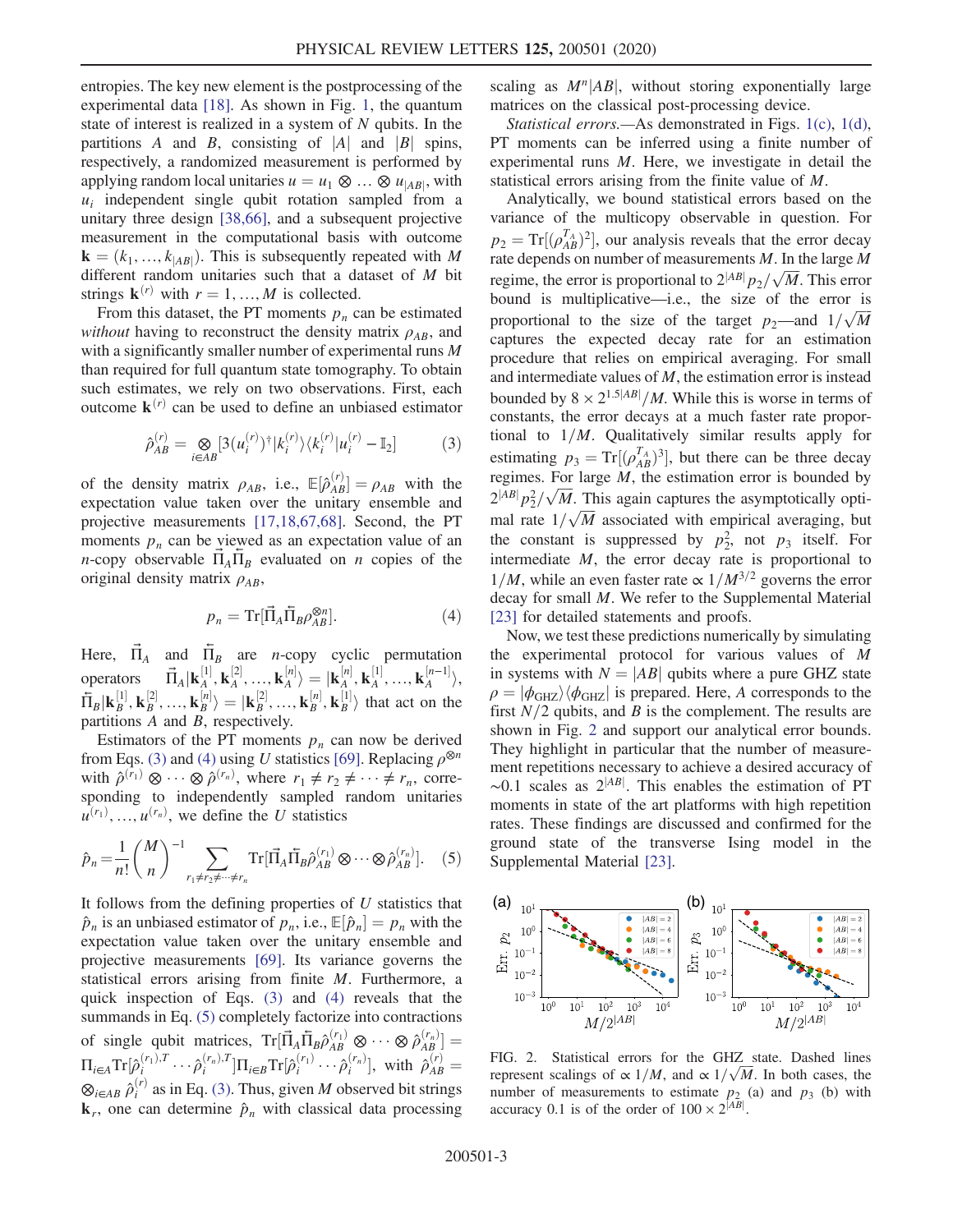PT-moments in a trapped-ion quantum simulator.— Below, we discuss the experimental demonstration of the measurement of PT moments in a trapped ion quantum simulator. To this end, we evaluate data taken in the context of Ref. [\[10\]](#page-4-7). Here, the Rényi entropy growth in quench dynamics was investigated. The system, consisting in total of  $N = 10$  qubits, was initialized in the Néel state  $|\uparrow\downarrow\uparrow\downarrow...\rangle$ , and time evolved with

$$
H_{XY} = \hbar \sum_{i < j} J_{ij} (\sigma_i^+ \sigma_j^- + \sigma_i^- \sigma_j^+) + \hbar B \sum_i \sigma_i^z, \qquad (6)
$$

with  $\sigma_i^z$  the third spin-1/2 Pauli operator,  $\sigma_i^+(\sigma_i^-)$  the spin-<br>raising (lowering) operators acting on spin *i* and *L*  $\approx$ raising (lowering) operators acting on spin *i*, and  $J_{ij} \approx$  $J_0/|i-j|^\alpha$  the coupling matrix with an approximate<br>nower-law decay  $\alpha \approx 1.24$  and  $J_0 = 420$  s<sup>-1</sup> After time power-law decay  $\alpha \approx 1.24$  and  $J_0 = 420 \text{ s}^{-1}$ . After time evolution, randomized measurements were performed, using  $M = 500$  random unitaries and  $P = 150$  projective measurements per random unitary.

From these data, PT moments can be inferred [\[70\]](#page-5-13), with results presented in Fig. [3.](#page-3-0) For the purity  $p_2$  (a),(b) we observe good agreement with theory for up to  $N = 8$  qubits partitions, in particular the raise of  $p_2$  for partition sizes approaching the total system size which is expected for such nearly pure states. For 9,10-qubit partitions, the data is not shown since the relative statistical error of the estimated

<span id="page-3-0"></span>

FIG. 3. Reconstruction of  $p_2 = \text{Tr}[(\rho_{AB}^{T_A})^2]$  and  $p_3 = \text{Tr}[(\rho_{AB}^{T_A})^3]$  from experimental data [10] A and R are parts of a  $Tr[(\rho_{AB}^{T_A})^3]$  from experimental data [\[10\]](#page-4-7). A and B are parts of a<br>total system of 10 oubits In (a) and (c) we take  $A =$ total system of 10 qubits. In (a) and (c), we take  $A =$ [1, ...,  $\lfloor |AB|/2 \rfloor$ ] and  $\hat{B} = \lfloor |AB|/2 \rfloor + 1$ , ...,  $|AB|$ ]. In (b) and (d) we take  $A = \{1, 2, 3\}$  and  $B = \{4 + d, 5 + d, 6 + d\}$  with (d), we take  $A = \{1, 2, 3\}$  and  $B = \{4 + d, 5 + d, 6 + d\}$  with  $d = 0, 1, \ldots 4$ . Dots are obtained with the shadow estimator [Eq. [\(5\)](#page-2-2) second and third order], crosses with the direct estimator (second order) of Ref. [\[10\].](#page-4-7) Different colors correspond to different times after the quantum quench with purple [0 ms] corresponding to the initial product state. For each time,  $M = 500$ unitaries and  $P = 150$  measurements per unitary were used. Lines: theory simulation including decoherence [\[10\].](#page-4-7) The ratio  $p_2^2/p_3$ , detecting entanglement according to the  $p_3$ -PPT condition, is shown in Figs.  $1(c)$  and  $1(d)$ .

data points approaches unity [\[71\].](#page-5-14) We, however, note that the measured  $\hat{p}_2$  is slightly underestimated. This is due to imperfect realizations of the random unitaries, which tend to reduce the estimation of the overlap  $Tr(\rho_{r_1}\rho_{r_2})$ . This<br>effect is also present when measuring cross-platform effect is also present when measuring cross-platform fidelities [\[34\].](#page-5-15) For the third PT moment  $p_3$  (c), (d), we observe the same kind of agreement between theory value and experimental measurements. In particular, at large partition sizes, the protocol is able to measure with high precision small values of  $p_3$ . These small values are indeed fundamental to detect entanglement: a PPT violating state has a negative eigenvalue which reduces the value of  $p_3$ , in comparison with the purity  $p_2$ . This effect is mathematically captured by the  $p_3$ -PPT condition and allowed us to detect PPT violation and thus entanglement for many-body mixed states [see Fig. [1\(c\)](#page-1-0)]. In the Supplemental Material [\[23\]](#page-4-11), we present additional simulations showing the power of the  $p_3$ -PPT condition, in comparison with the negativity and the condition based on purities of nested subsystems.

The third PT moment  $p_3$  does not only allow to detect mixed-state entanglement. It can also be used to study the dynamics of entanglement in various many-body quantum systems [22,59–[61,65\].](#page-4-10) Here, we analyze the behavior of the dimensionless ratio  $R_3 = -\log_2[p_3/\text{Tr}(\rho_{AB}^3)]$ , which, as shown in quantum field theory, follows the same universal behavior as the negativity during evolution with a local Hamiltonian [\[61\]](#page-5-9). We remark that  $R_3$  is however only well defined for states with  $p_3 > 0$  (Werner states in large dimensions are a counterexample [\[23\]\)](#page-4-11). Furthermore,  $R_3$  is not an entanglement monotone [\[65\]](#page-5-10). It vanishes for all product states, but can still be strictly positive for certain separable states [\[2,65\]](#page-4-2).

Figure [4](#page-3-1) illustrates the time evolution of  $R_3$  for (a) connected and (b) disconnected subsystems AB, respectively. The appearing peaks of  $R_3$  have been predicted and analyzed for various one-dimensional quantum systems subject to local interactions [\[61,62\]](#page-5-9) (and have also been studied in the context of Rényi mutual information [\[72,73\]](#page-5-16)). They can be understood in terms of propagating quasi-particles which

<span id="page-3-1"></span>

FIG. 4. Evolution of the ratio  $R_3$  from experimental data [\[10\].](#page-4-7) (a) Connected partitions. (b) Disconnected partitions separated by  $d = 0, 1, 2, 3$  spins. Different colors correspond to different partitions AB. Dots are obtained with the shadow estimator Eq. [\(5\)](#page-2-2) using experimental data [\[10\]](#page-4-7). Solid (dashed) lines: theory simulation of unitary dynamics (including decoherence [\[10\]\)](#page-4-7).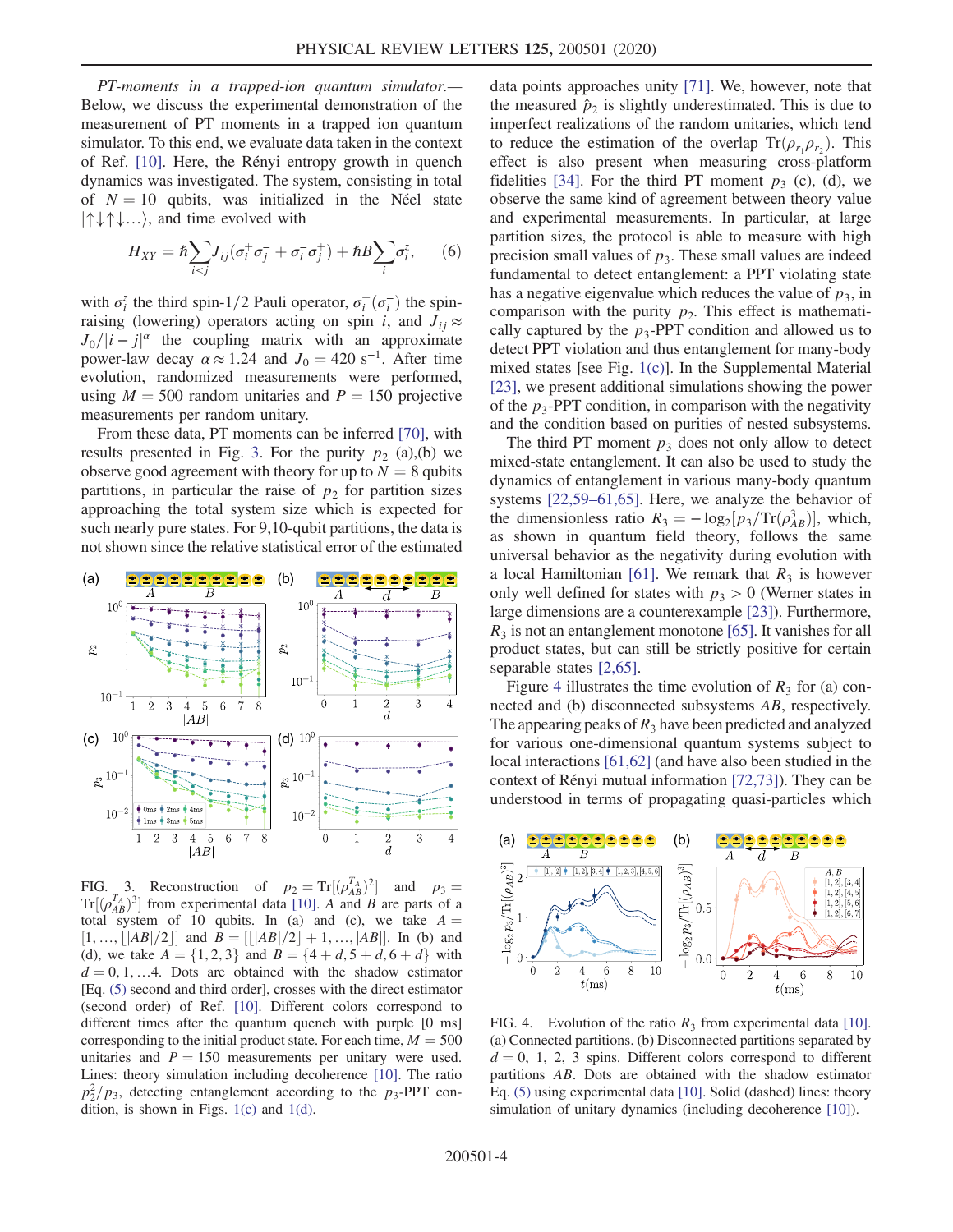describe collective excitations in the system [\[61,62\].](#page-5-9) In this picture, entanglement between two partitions A and B is induced by the presence of entangled pairs of quasi-particles shared between A and B. For each pair, the individual quasiparticles propagate in opposite directions and start to entangle, in the course of the time evolution, partitions that are more and more separated [\[61,62\]](#page-5-9). In particular, for two adjacent partitions (a),  $R_3$  increases at early times, which is consistent with the picture of shared pairs of entangled quasiparticles entering the two partitions immediately. After a certain time  $R_3$  reaches a maximum and starts to decrease, which can be understood as the time when the quasiparticles start to escape the region  $AB$ . For separated partitions (b), the peaks are delayed due to the finite speed of propagation of the quasiparticles. In addition, their maximum value is lowered because of the finite lifetimes of quasiparticles. The latter feature is characteristic to chaotic (nonintegrable) thermalizing systems [\[72\]](#page-5-16) and is in our case further enhanced by decoherence.

Conclusion.—Our protocol extends the paradigm of randomized measurements, yielding the first direct measurement of PT moments in a many-body system. U statistics provides the key ingredient there and enables us to harness a remarkable advantage over state tomography in terms of statistical errors. At a fundamental level, it is therefore natural to investigate how to access new important physical quantities based on random measurement data, and with significant savings in terms of measurement and classical postprocessing over existing methods. This approach can be used to derive protocols to directly infer entanglement measures (including nonpolynomial functions of the density matrix), such as the von-Neumann entropy and the negativity.

We are grateful to Alireza Seif who pointed out interesting error scaling effects for classical shadows in a Scirate comment addressing Ref. [\[18\].](#page-4-14) We thank M. Knap, S. Nezami, F. Pollmann, and E. Wybo for discussions and valuable suggestions, as well as M. Joshi for the careful reading and comments on the manuscript. T. Brydges, P. Jurcevic, C. Maier, B. Lanyon, R. Blatt, and C. Roos have generously shared the experimental data of Ref. [\[10\]](#page-4-7). Simulations were performed with the QuTiP library [\[74\]](#page-5-17). Research in Innsbruck is supported by the European Union's Horizon 2020 research and innovation programme under Grant Agreement No. 817482 (PASQuanS) and No. 731473 (QuantERA via QTFLAG), and by the Simons Collaboration on Ultra-Quantum Matter, which is a grant from the Simons Foundation (651440, P.Z.). B. K. acknowledges financial support from the Austrian Academy of Sciences via the Innovation Fund 'Research, Science and Society', the SFB BeyondC (Grant No. F7107- N38), and the Austrian Science Fund (FWF) Grant DKALM: W1259-N27. Research at Caltech is supported by the Kortschak Scholars Program, the U.S. Department of Energy (DE-SC0020290), the U.S. Army Research

Office (W911NF-18-1-0103), and the U.S. National Science Foundation (PHY-1733907). The Institute for Quantum Information and Matter is an NSF Physics Frontiers Center. Research in Trieste is partly supported by European Research Council (Grants No. 758329 and No. 771536) and by the Italian Ministry of Education under the FARE programme. B. V. acknowledges funding from the Austrian Science Foundation (FWF, P. 32597N).

<span id="page-4-1"></span><span id="page-4-0"></span>[\\*](#page-0-1) These authors contributed equally to this work. [1] J. Preskill, Quantum 2[, 79 \(2018\)](https://doi.org/10.22331/q-2018-08-06-79).

- <span id="page-4-2"></span>[2] R. Horodecki, P. Horodecki, M. Horodecki, and K. Horodecki, [Rev. Mod. Phys.](https://doi.org/10.1103/RevModPhys.81.865) 81, 865 (2009).
- <span id="page-4-3"></span>[3] J. Eisert, M. Cramer, and M. B. Plenio, [Rev. Mod. Phys.](https://doi.org/10.1103/RevModPhys.82.277) 82, [277 \(2010\)](https://doi.org/10.1103/RevModPhys.82.277).
- <span id="page-4-4"></span>[4] P. Calabrese and J. Cardy, [J. Stat. Mech. \(2016\) 064003.](https://doi.org/10.1088/1742-5468/2016/06/064003)
- <span id="page-4-12"></span>[5] R. Horodecki and M. Horodecki, [Phys. Rev. A](https://doi.org/10.1103/PhysRevA.54.1838) 54, 1838 [\(1996\).](https://doi.org/10.1103/PhysRevA.54.1838)
- <span id="page-4-5"></span>[6] P. Horodecki, Phys. Rev. Lett. **90**[, 167901 \(2003\).](https://doi.org/10.1103/PhysRevLett.90.167901)
- [7] R. Islam, R. Ma, P. M. Preiss, M. Eric Tai, A. Lukin, M. Rispoli, and M. Greiner, [Nature \(London\)](https://doi.org/10.1038/nature15750) 528, 77 (2015).
- [8] A. M. Kaufman, M. E. Tai, A. Lukin, M. Rispoli, R. Schittko, P. M. Preiss, and M. Greiner, [Science](https://doi.org/10.1126/science.aaf6725) 353, 794 [\(2016\).](https://doi.org/10.1126/science.aaf6725)
- [9] N. M. Linke, S. Johri, C. Figgatt, K. A. Landsman, A. Y. Matsuura, and C. Monroe, [Phys. Rev. A](https://doi.org/10.1103/PhysRevA.98.052334) 98, [052334 \(2018\).](https://doi.org/10.1103/PhysRevA.98.052334)
- <span id="page-4-7"></span>[10] T. Brydges, A. Elben, P. Jurcevic, B. Vermersch, C. Maier, B. P. Lanyon, P. Zoller, R. Blatt, and C. F. Roos, [Science](https://doi.org/10.1126/science.aau4963) 364[, 260 \(2019\)](https://doi.org/10.1126/science.aau4963).
- [11] C. M. Alves and D. Jaksch, [Phys. Rev. Lett.](https://doi.org/10.1103/PhysRevLett.93.110501) 93, 110501 [\(2004\).](https://doi.org/10.1103/PhysRevLett.93.110501)
- <span id="page-4-6"></span>[12] A. J. Daley, H. Pichler, J. Schachenmayer, and P. Zoller, Phys. Rev. Lett. 109[, 020505 \(2012\).](https://doi.org/10.1103/PhysRevLett.109.020505)
- [13] J. Cardy, Phys. Rev. Lett. **106**[, 150404 \(2011\)](https://doi.org/10.1103/PhysRevLett.106.150404).
- [14] D. A. Abanin and E. Demler, [Phys. Rev. Lett.](https://doi.org/10.1103/PhysRevLett.109.020504) 109, 020504 [\(2012\).](https://doi.org/10.1103/PhysRevLett.109.020504)
- <span id="page-4-13"></span>[15] S. J. van Enk and C. W. J. Beenakker, [Phys. Rev. Lett.](https://doi.org/10.1103/PhysRevLett.108.110503) 108, [110503 \(2012\).](https://doi.org/10.1103/PhysRevLett.108.110503)
- <span id="page-4-15"></span>[16] A. Elben, B. Vermersch, M. Dalmonte, J. I. Cirac, and P. Zoller, Phys. Rev. Lett. 120[, 050406 \(2018\)](https://doi.org/10.1103/PhysRevLett.120.050406).
- <span id="page-4-14"></span>[17] A. Elben, B. Vermersch, C. F. Roos, and P. Zoller, [Phys.](https://doi.org/10.1103/PhysRevA.99.052323) Rev. A 99[, 052323 \(2019\)](https://doi.org/10.1103/PhysRevA.99.052323).
- [18] H.-Y. Huang, R. Kueng, and J. Preskill, [Nat. Phys.](https://doi.org/10.1038/s41567-020-0932-7) 16, 1050 [\(2020\).](https://doi.org/10.1038/s41567-020-0932-7)
- <span id="page-4-8"></span>[19] A. Peres, *[Phys. Rev. Lett.](https://doi.org/10.1103/PhysRevLett.77.1413)* **77**, 1413 (1996).
- [20] The partial transpose (PT) operation—acting on subsystem A—is defined as  $(|k_A, k_B\rangle \langle l_A, l_B|)^{T_A} = |l_A, k_B\rangle \langle k_A, l_B|,$ where  $\{ |k_A, k_B\rangle \}$  is a product basis of the joint system AB.
- <span id="page-4-10"></span><span id="page-4-9"></span>[21] G. Vidal and R.F. Werner, [Phys. Rev. A](https://doi.org/10.1103/PhysRevA.65.032314) 65, 032314 [\(2002\).](https://doi.org/10.1103/PhysRevA.65.032314)
- <span id="page-4-11"></span>[22] P. Calabrese, J. Cardy, and E. Tonni, [Phys. Rev. Lett.](https://doi.org/10.1103/PhysRevLett.109.130502) 109, [130502 \(2012\).](https://doi.org/10.1103/PhysRevLett.109.130502)
- [23] See Supplemental Material at [http://link.aps.org/](http://link.aps.org/supplemental/10.1103/PhysRevLett.125.200501) [supplemental/10.1103/PhysRevLett.125.200501](http://link.aps.org/supplemental/10.1103/PhysRevLett.125.200501) for a proof and extended discussion of  $p_3$ -PPT condition. This condition is furthermore analyzed in the context of specific states such as Werner states and states generated in quench